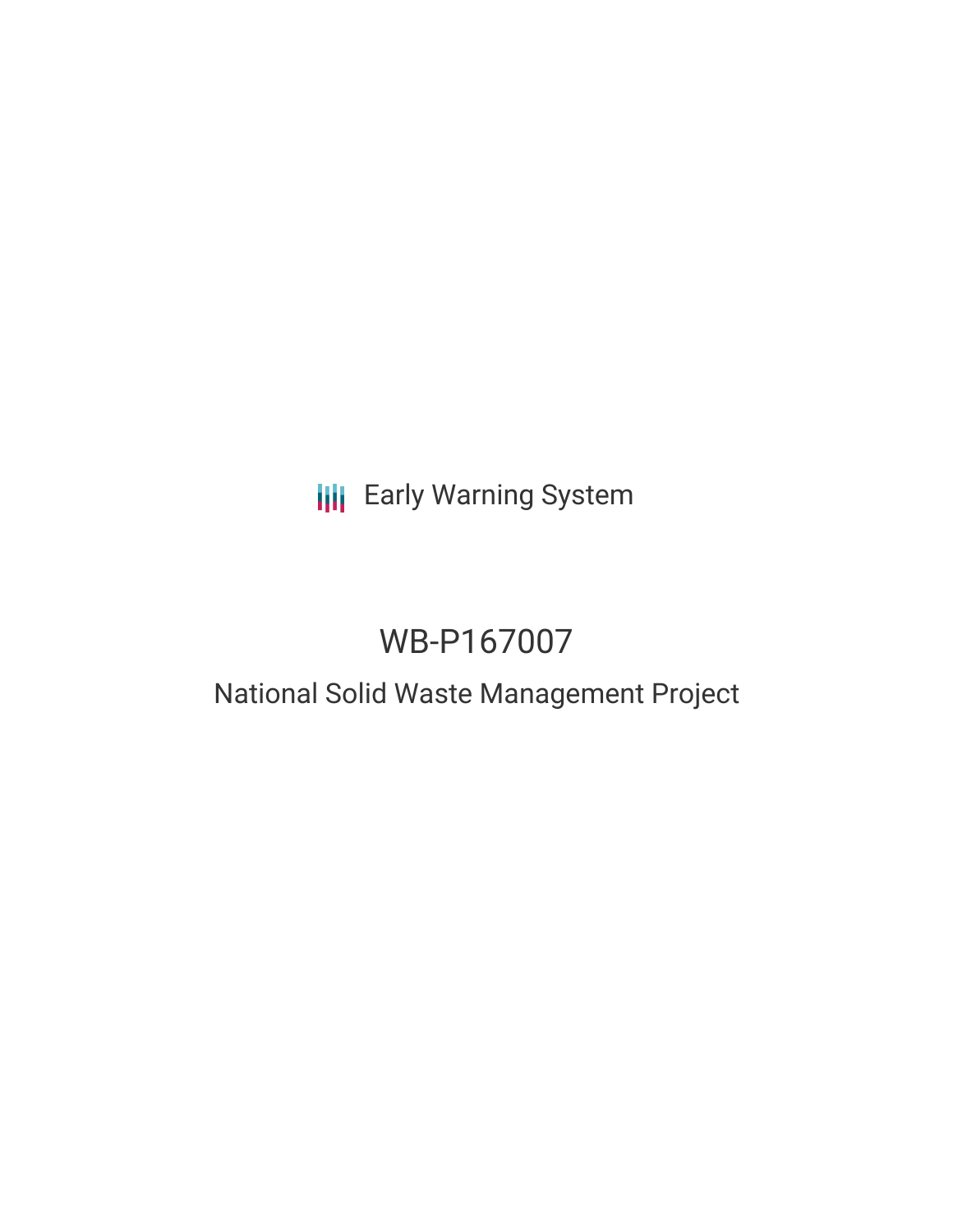

#### **Quick Facts**

| <b>Countries</b>               | Azerbaijan                                                      |
|--------------------------------|-----------------------------------------------------------------|
| <b>Financial Institutions</b>  | World Bank (WB)                                                 |
| <b>Status</b>                  | Proposed                                                        |
| <b>Bank Risk Rating</b>        | А                                                               |
| <b>Voting Date</b>             | 2019-03-26                                                      |
| <b>Borrower</b>                | Republic of Azerbaijan                                          |
| <b>Sectors</b>                 | Law and Government, Technical Cooperation, Water and Sanitation |
| <b>Investment Type(s)</b>      | Loan                                                            |
| <b>Investment Amount (USD)</b> | \$117.00 million                                                |
| <b>Project Cost (USD)</b>      | \$138.00 million                                                |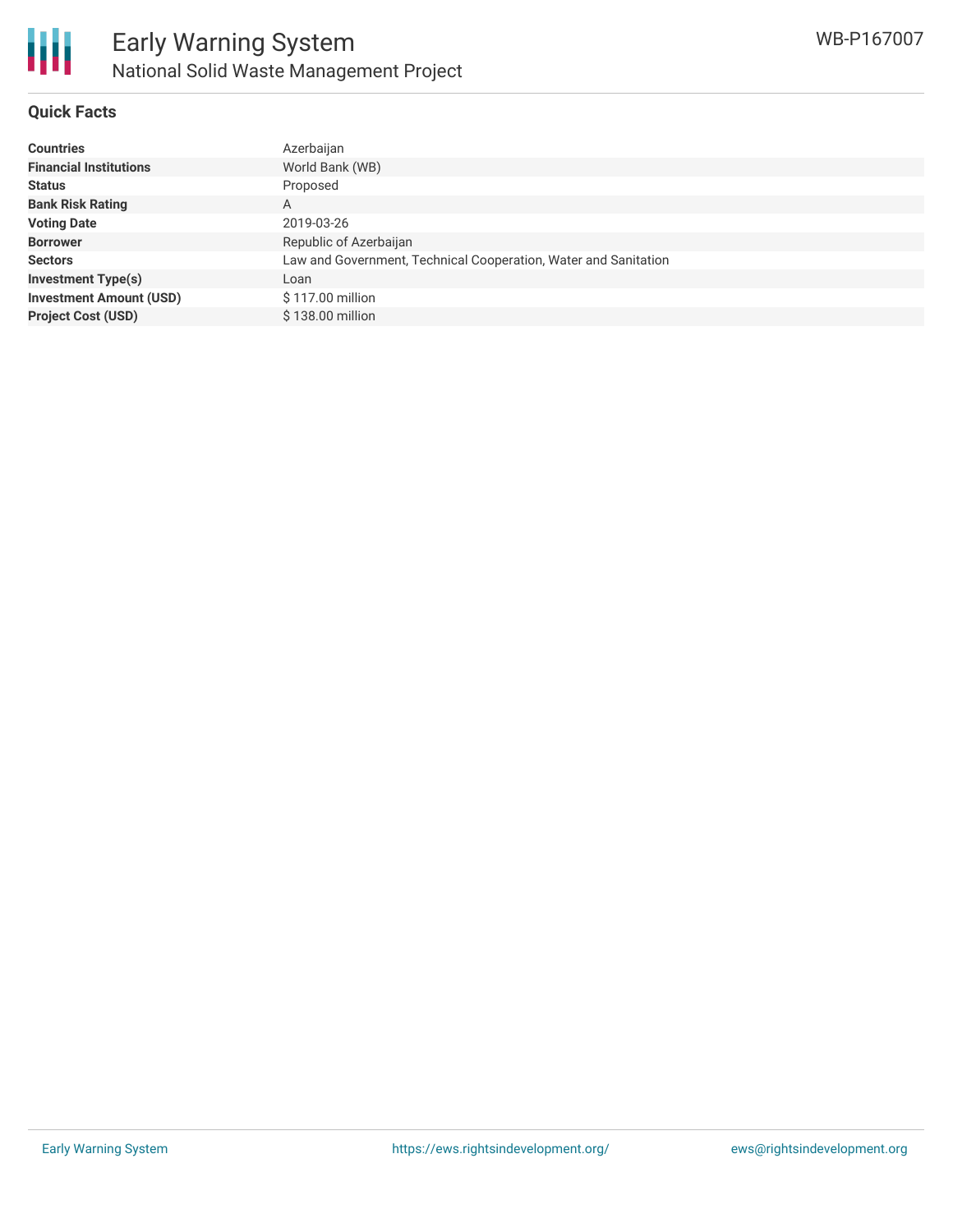

#### **Project Description**

According to Bank documents, this project provides financing and technical cooperation to improve the availability and quality of solid waste management services in select regions in Azerbaijan. This includes supporting the implementation of waste management policies, and the development of 3 regional waste sheds.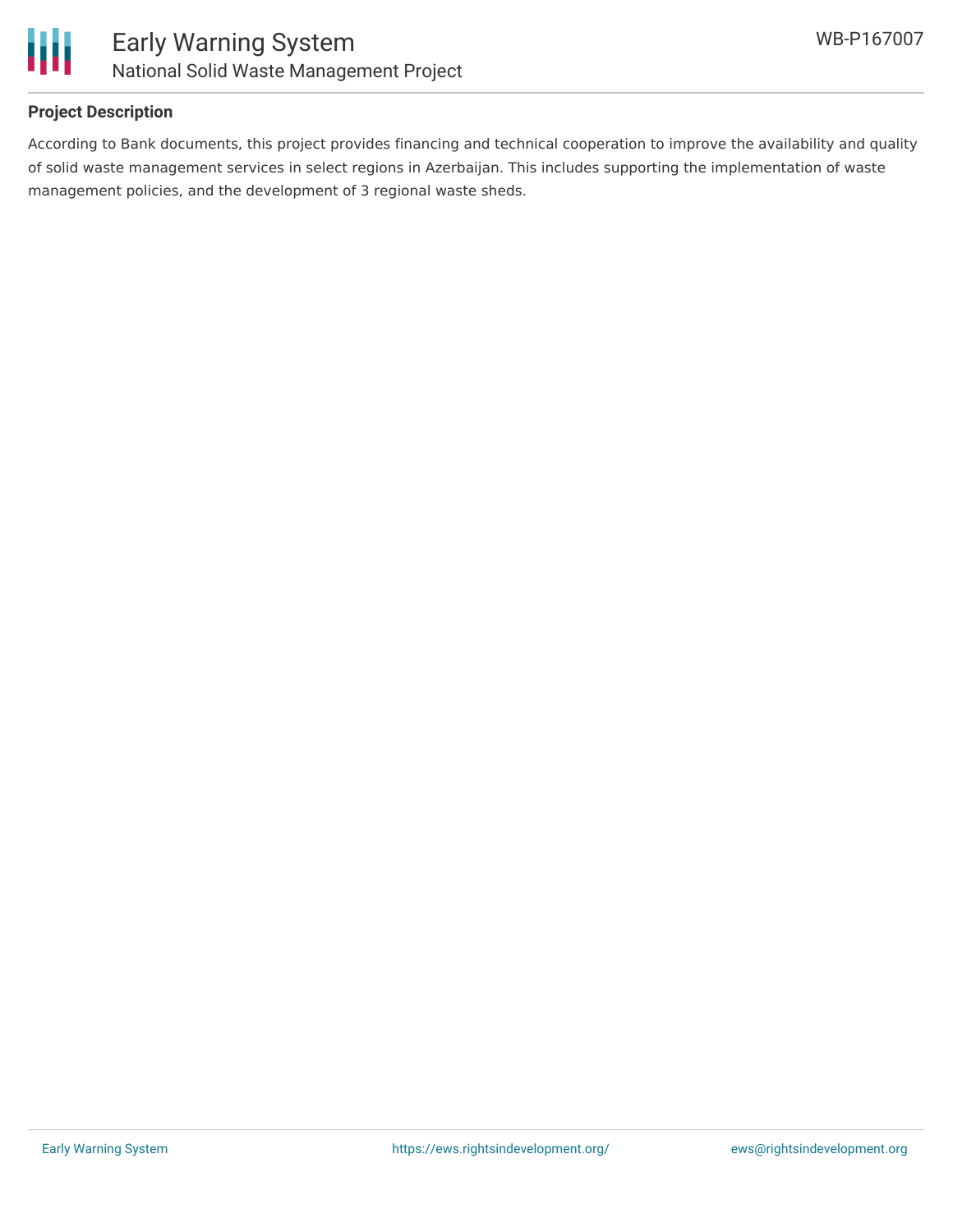

#### **Investment Description**

World Bank (WB)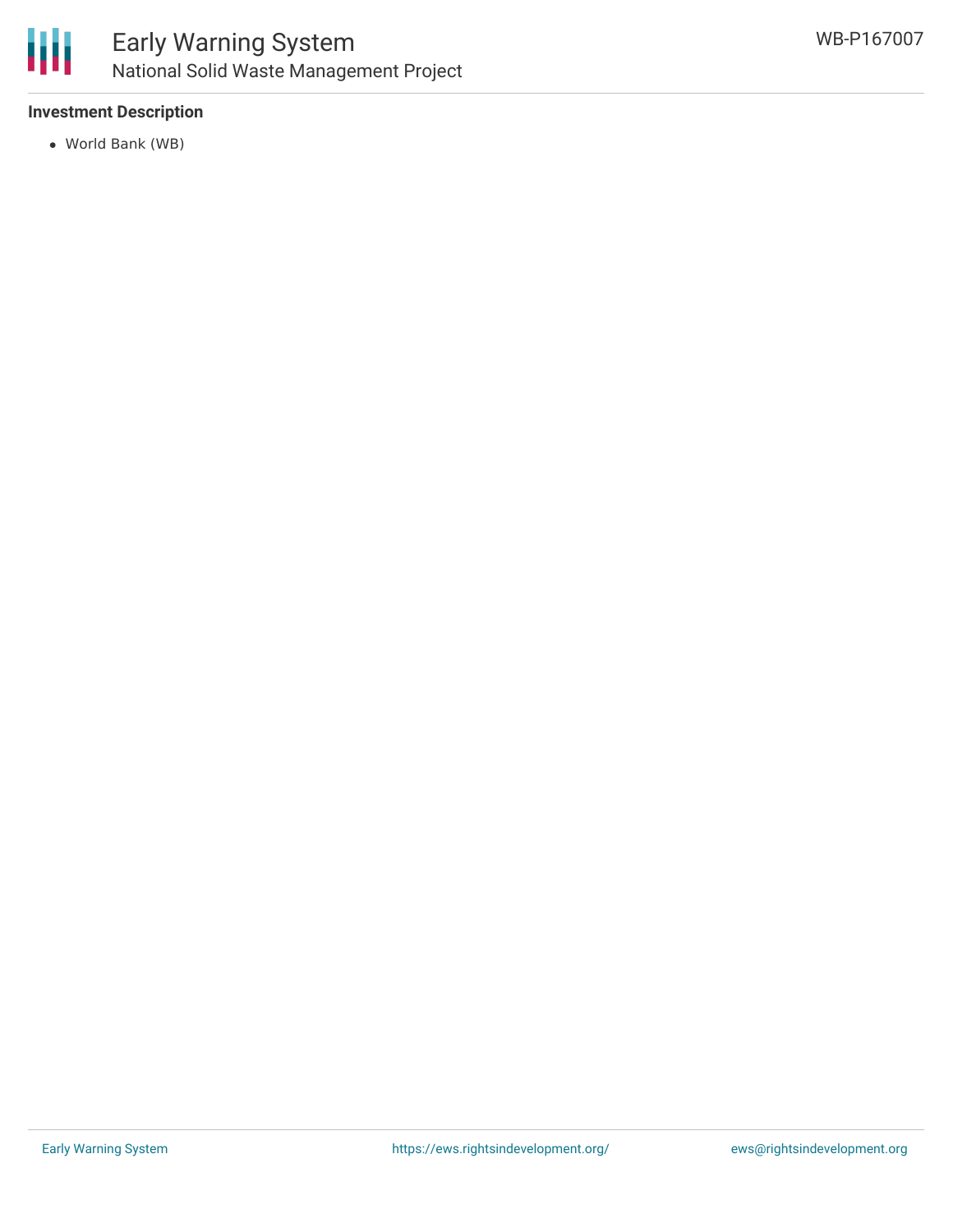

#### **Contact Information**

World Bank Kremena M. Ionkova, Hadji Huseynov Senior Urban Development Specialist

Republic of Azerbaijan Ilqar Isayev Head of the department of finance of social projects [ilgar.isayev@maliyye.gov.az](mailto:ilgar.isayev@maliyye.gov.az)

Ministry of Economy Sahil Babayev Deputy Minister and Project Director [sahil.babayev@economy.gov.az](mailto:sahil.babayev@economy.gov.az)

Hidayet Abdullayev Deputy Project Director [habdullayev@iswm.az](mailto:habdullayev@iswm.az)

#### **ACCOUNTABILITY MECHANISM OF WORLD BANK**

The World Bank Inspection Panel is the independent complaint mechanism and fact-finding body for people who believe they are likely to be, or have been, adversely affected by a World Bank-financed project. If you submit a complaint to the Inspection Panel, they may investigate to assess whether the World Bank is following its own policies and procedures for preventing harm to people or the environment. You can contact the Inspection Panel or submit a complaint by emailing ipanel@worldbank.org. You can learn more about the Inspection Panel and how to file a complaint at: http://ewebapps.worldbank.org/apps/ip/Pages/Home.aspx.